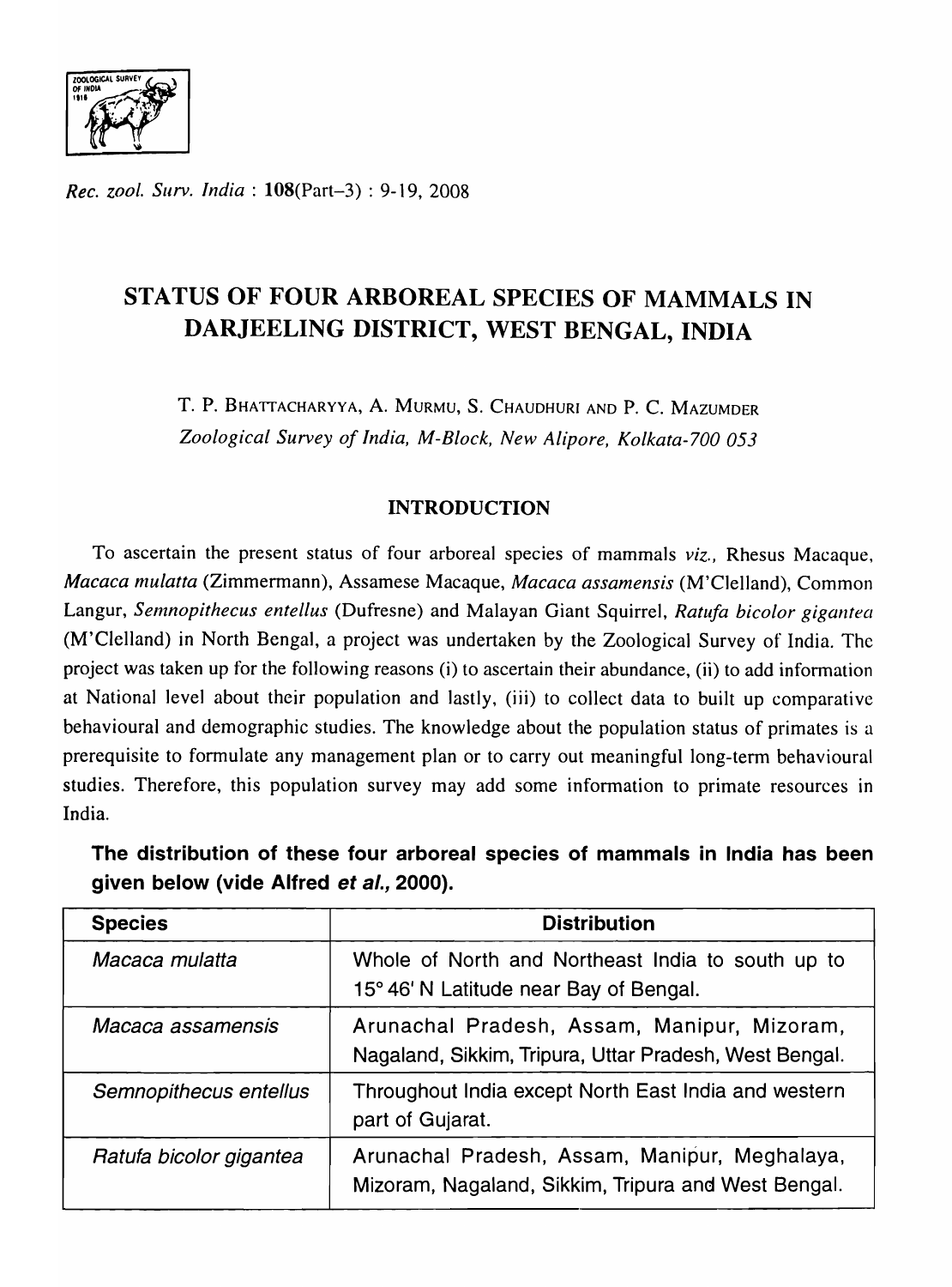### STATUS OF NON-HUMAN PRIMATES

Amongst non-human primates Rhesus Macaque, *Macaca mulatta,* Assamese Macaque, ' *Macaca assamensis* and Common Langur, *Semnopithecus entellus* are the more common species. Rhesus Macaque and Hanuman Langurs are widely distributed in Indian subcontinent but the Assamese Macaque is restricted in its distribution in the northeastern states. They are found living in feral condition and also as commensal around human settlements, in the towns and villages as opposed to their forest dwelling populations that were quite sizeable in our country. The people treated these rural and urban populations with tolerance on religious and ethical grounds. However, under increased economic pressure the traditional tolerance of the people tend to become eroded and in turn resulted in confrontation, which put the population under severe stress of survival. In addition to this the commercial trade of Rhesus and Assamese Macaque for use in biomedical research especially in developed countries, and similar but relatively recent usage of Hanuman Langur for such purposes within the country resulted in their general population decline. In order to ensure proper conservation of these species it soon became necessary to collect baseline data on several aspects. So, the present status of the population of these species, their major habitat use, the significant ecological factors affecting their survival, needed to be studied for their conservation.

One of the earliest population surveys of non-human primates was done in the country (Southwick and Siddiqui, 1966) which was mainly for the Rhesus Macaque in northern Indian states. Khajuria (1966) published a brief account of the distribution of Assamese Macaque in certain parts of Darjeeling district. Mukherjee and Mukherjee (1972) also conducted surveys for some of the same states and for the same species. Dolhinow and Lindburg (1980) surveyed the forest populations of Rhesus Macaque and Hanuman Langur in the same region. Kurup (1984) recorded the survey findings of Andhra Pradesh, Karnataka, Tamil Nadu and Kerala. Zoological Survey of India conducted survey of non-human primates from 1977 to 1981, particularly of the Rhesus Macaque and Hanuman Langur of India and recorded the distribution, abundance and present status of these two species in different states of India (Tiwari and Mukherjee, 1992). Field studies of non-human primates were also made by Mukherjee *et al.* (1995), Murmu *et at.* (2004) and reported the entire range of distribution of Rhesus and Assamese Macaque of Darjeeling district. Chaudhuri et. al. (2006) reported the distribution of Rhesus Macaque in three districts of Northern West Bengal.

This report presents the result of three census surveys conducted on Rhesus Macaque, *Macaca mulatta* (Zimmermann), Assamese Macaque, *Macaca assamensis* (M'Clelland) and Hanuman Langur, *Semnopithecus entellus* (Dufresne) during the period from January 2002 to November 2003.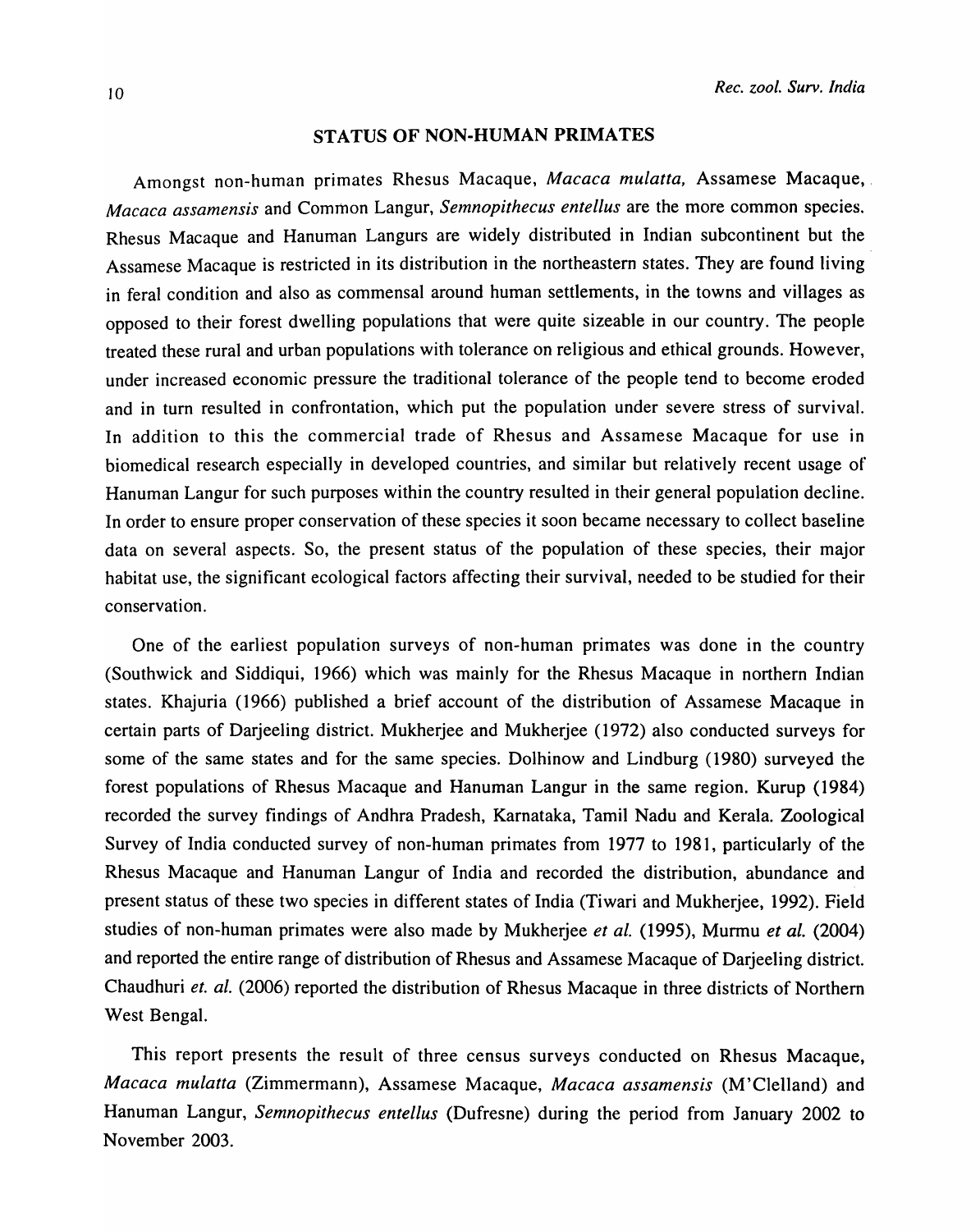### METHODOLOGY

In order to do this, initially, contact was made with the forest officials to inquire about the availability of these primates. However, most of the staff and officers of the forest department and forest labourers were found to be keen observers of these primates. In addition to above, knowledgeable villagers were also contacted to have further information available, if any. On receipt of the information counting by direct count method of different troops living by roadsides and adjacent forests was adopted. Utmost care was taken to count them but as some of the groups were wild there might be some chances of missing a few members in some groups. Driving a vehicle at slow speed (20-30 km per hour) made the roadside surveys with four observers keeping a constant watch for monkeys and langurs along the road and roadside forests. In forest different ecological areas were selected for census and transect and point methods were applied to locate them. Surveys were conducted during dry periods only to obtain quite clear visibility to scan a long distance as far as clearly visible through a  $7 \times 50$  binocular. At Takdah due to dense fog the visibility was too poor and it was not possible to make an extensive survey. Selected groups in each sub-division were observed to estimate population growth and birth rate.

The individuals of a group were classified as adult males, adult females, juveniles and infants. Juveniles were identified as those, which were independent of their mothers. Infants were identified as those that were carried by their mothers.

## ECOLOGY OF THE STUDY AREA

Darjeeling district lies in the northern part of West Bengal, extending between 26° 33' to 27° 13' N latitude and 88° 2' to 88° 56' E longitude with a geographical area of about 3148 sq. km. The major part of it lies in the eastern Himalayas ranging at an elevation between 200 m at Reang in the Teesta Valley to about 3800 m near Sandakphu and Phalut. The climate of the area also varies considerably due to altitudinal variations. The major crops of the area are rice, wheat, maize and tea. The area also experiences a few winter shower and snowfalls in many places during winter months. The main rivers are Teesta and Mahananda, which with their numerous affluence form the drainage system.

The forests are of mixed type from riverine to Oak-Hemlock forests. In the lower altitude in many places Sal *(Shorea robusta)* is the predominant species with principal associates being Schimia wallachii, Terminalia belerica, Terminalia crenulata, Sterculia villosa, Pinus longifolia, *Amoora rohituka, Michelia champaca,* etc. On the upper ridges *Cryptomeria japonica* is the predominant species with other species like *Michelia excelsa, Bucklandia populnea, Acer combelii*, *Alnus nepalensis, Nysa javanica, Prunus nepalensis, Michilus gamaniieana,* etc.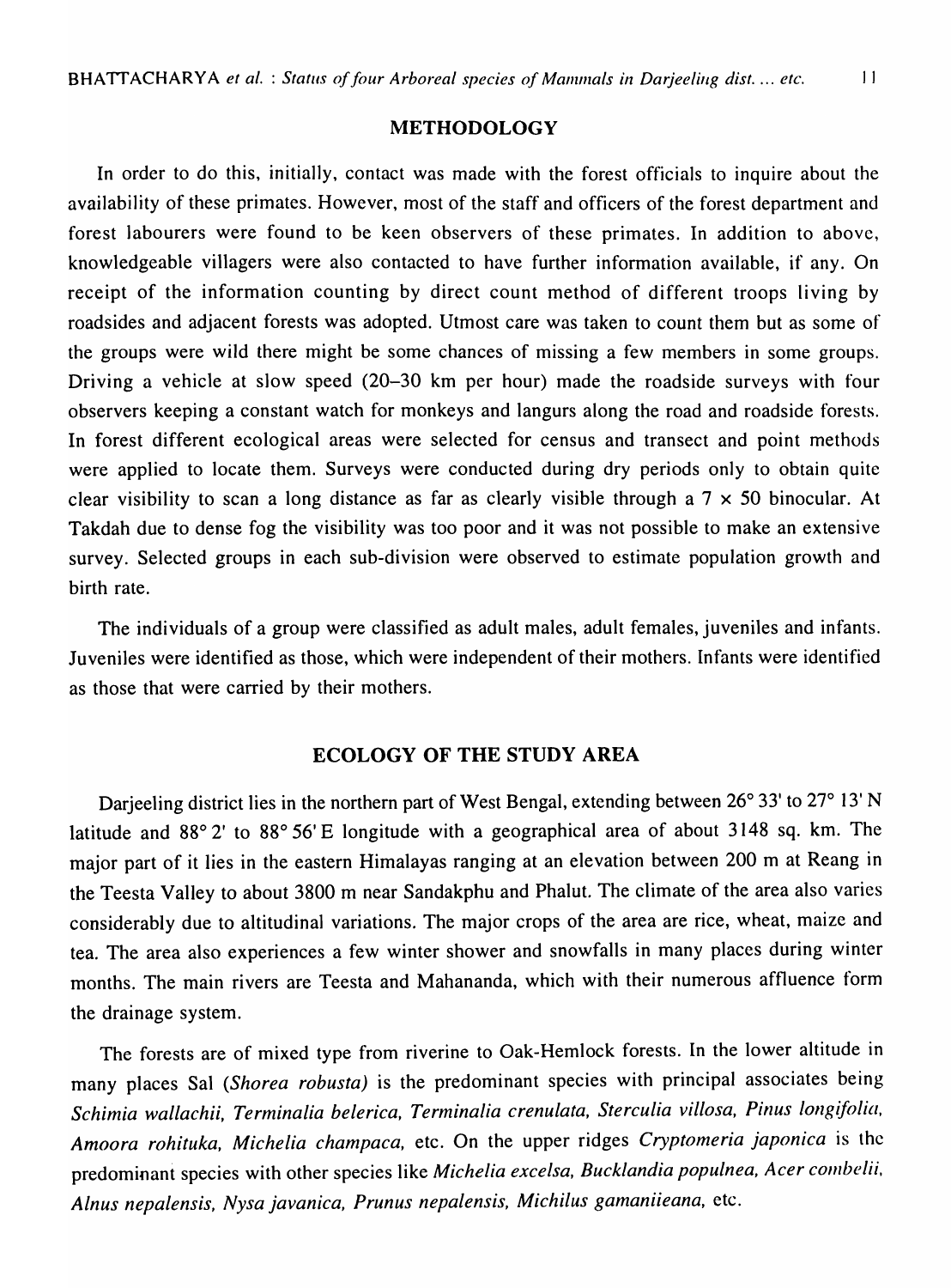Nearly 550 km. road was surveyed including forest road and foot trails and 46 groups of *Macaca assamensis, 27 groups of Macaca mulatta and 2 groups of Semnopithecus entellus were* seen in the forested habitat and roadsides (Fig. I).

The Darjeeling district has four sub-divisions. The Siliguri sub-division was devoid of Assamese Macaque and was replaced by Rhesus Macaque. The other three sub-divisions *viz.* Kurseong, Kalimpong and Darjeeling were found to contain the entire population of Assamese Macaque. The distribution and social composition of Assamese Macaque is given in Table 1, of Rhesus Macaque in Table 2 and of Hanuman Langur in Table 3.

| <b>Area</b>                   | Total no.<br>of Troops | Total no. of<br><b>Individuals</b> | <b>Male</b> | <b>Female</b> | <b>Juvenile</b> | <b>Infant</b> |
|-------------------------------|------------------------|------------------------------------|-------------|---------------|-----------------|---------------|
| Kurseong sub-division         | 14                     | 182                                | 30          | 110           | 32              | 10            |
| Kalimpong sub-division        | 24                     | 340                                | 70          | 210           | 40              | 20            |
| Darjeeling sub-division       | 8                      | 100                                | 18          | 65            | 10              |               |
| <b>Total</b>                  | 46                     | 622                                | 118         | 385           | 82              | 37            |
| <b>Percentage composition</b> |                        |                                    | 19          | 61.9          | 13.2            | 5.9           |

Table 1 : Macaca assamensis (M'Clelland) [Status IUCN-VU].

Table 2 : Macaca mulatta (Zimmermann) [Status IUCN-L Rnt].

| <b>Area</b>             | Total no.<br>of Troops | Total no. of<br><b>Individuals</b> | <b>Male</b> | Female | <b>Juvenile</b> | <b>Infant</b> |
|-------------------------|------------------------|------------------------------------|-------------|--------|-----------------|---------------|
| Kurseong sub-division   |                        | 31                                 | 4           | 19     | 5               | 3             |
| Kalimpong sub-division  | 15                     | 201                                | 32          | 102    | 40              | 27            |
| Darjeeling sub-division | $\overline{2}$         | 81                                 | 15          | 35     | 15              | 16            |
| Siliguri sub-division   | 9                      | 108                                | 18          | 56     | 20              | 14            |
| <b>Total</b>            | 27                     | 421                                | 69          | 212    | 80              | 60            |
| Percentage composition  |                        |                                    | 16.4        | 50.4   | 19.0            | 14.2          |

| <b>Area</b>            | Total no.<br>of Troops | Total no. of<br><b>Individuals</b> | <b>Male</b> | Female | <b>Juvenile</b> | <b>Infant</b> |
|------------------------|------------------------|------------------------------------|-------------|--------|-----------------|---------------|
| Kurseong sub-division  | $\overline{2}$         | 45                                 |             | 20     | 10              | 8             |
| <b>Total</b>           | $\mathbf{2}$           | 45                                 |             | 20     | 10              | 8             |
| Percentage composition |                        |                                    | 15.6        | 44.4   | 22.2            | 17.8          |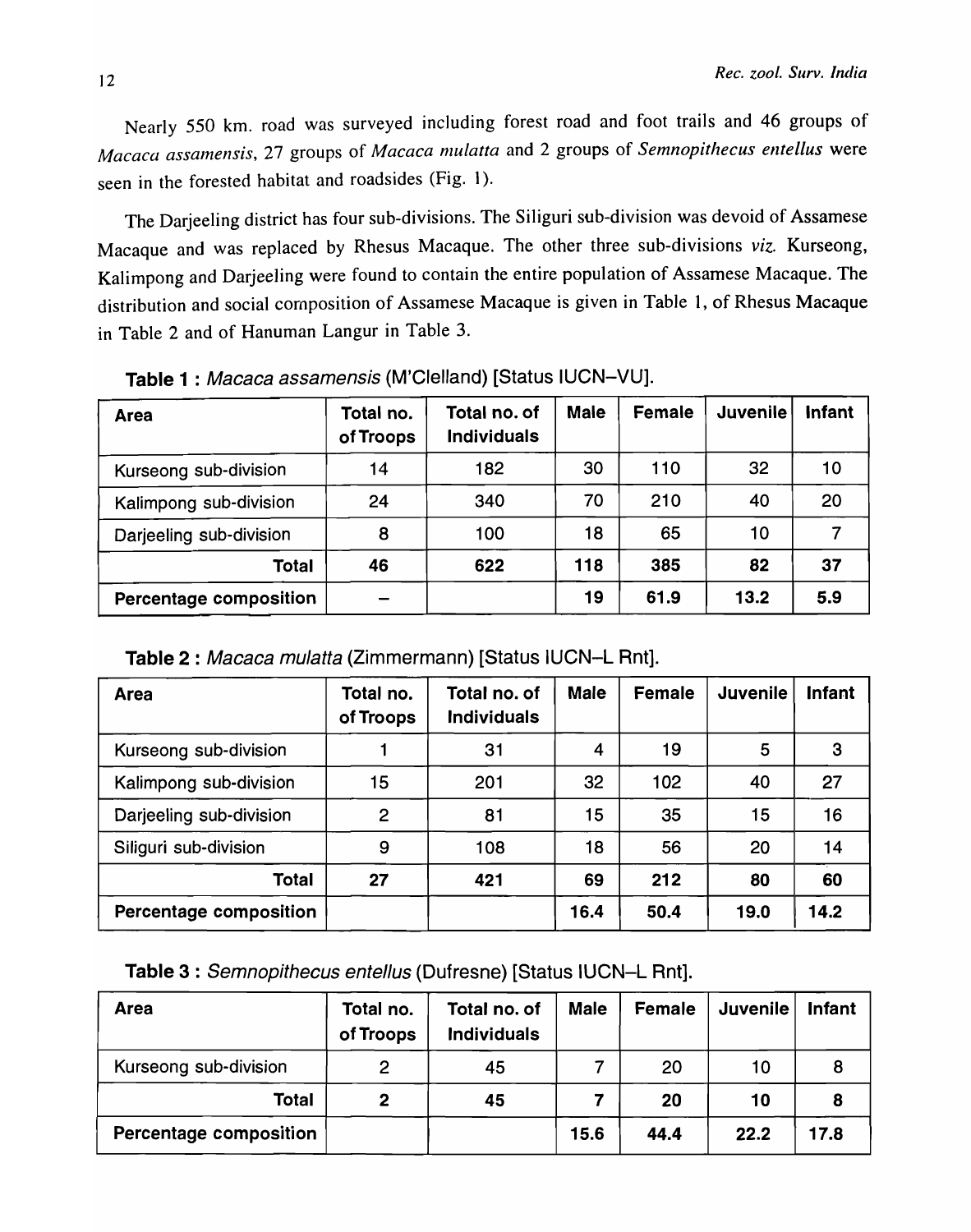

Fig. 1 : Distribution of non-human primates of Darjeeling district. West Bengal.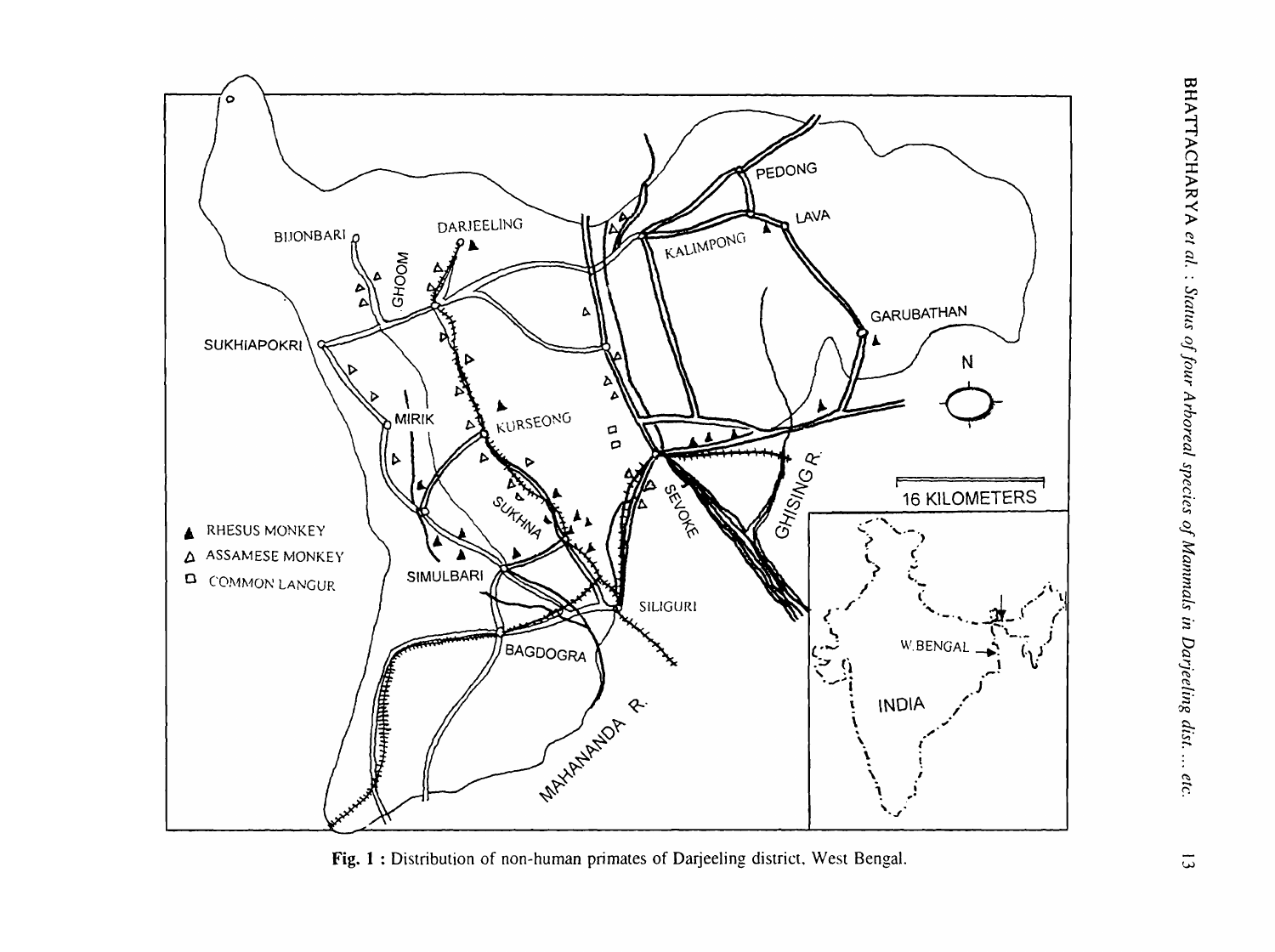The 46 groups of Assamese Macaque contained a total of 622 monkeys with an average group size of 13.6 individuals of which 2.6 were adult males, 8.4 adult females, 1.8 juveniles and 0.8 infants. The group size varied from 5 to 40 individuals. Out of 622 monkeys the percentage composition were 19.0% adult males, 61.9% adult females, 13.2% juveniles and 5.9% infants. Ratio of adult male to adult female was 1 : 3.3; adult female to infant was 1 : 0.2 and ratio of females to combined population of juvenile and infant was  $1:0.3$ .

The 27 groups of Rhesus Macaque contained a total of 421 monkeys with an average group size of 15.6 individuals of which 2.6 were adult males, 7.8 was adult females, 3.0 juveniles and 2.2 infants. The group size varied from 6 to 25 individuals. Out of 421 monkeys percentage composition was 16.4% adult males, 50.4% adult females, 19.0% juveniles and 14.2% infants. Ratio of adult male to adult female was 1 : 3.2, adult female to infant was 1 : 0.3 and ratio of females to combined population of juvenile and infant was 1 : 0.7.

The two groups of Hanuman Langur contained a total of 45 Langurs with an average group size of 22.5 individuals of which 3.5 was adult males, 10.0 adult females, 5.0 juveniles and 4.0 infants. The group size was of 20 and 25 individuals. Out of 45 Langurs the percentage composition was 15.6% adult males, 44.4% adult females, 22.2% juveniles and 17.8% infants. Ratio of adult male to adult female was 1 : 2.9; adult female to infant was 1 : 0.5 and ratio of females to combined population of juvenile and infant was 1 : 0.9. Moreover, a third group was observed in the top canopy of the same area, which could not be counted due to poor visibility. Population composition and incidence of monkeys is detailed in Table 4.

| <b>Species</b>            | Km       | No. of $ $ | Groups/ | No. of  | Average       | Adult %     |             | Sub-adult %   |               |
|---------------------------|----------|------------|---------|---------|---------------|-------------|-------------|---------------|---------------|
|                           | surveyed | groups     | Km      | monkeys | group<br>size | <b>Male</b> | Fe-<br>male | Juve-<br>nile | $In-$<br>fant |
| Macaca mulatta            | 550      | 27         | 20.37   | 421     | 15.6          | 16.4        | 50.4        | 19.0          | 14.2          |
| Macaca<br>assamensis      | 550      | 46         | 11.96   | 622     | 13.52         | 19.0        | 61.9        | 13.2          | 5.9           |
| Semnopithecus<br>entellus | 550      | 2          |         | 45      | 22.5          | 15.6        | 44.4        | 22.2          | 17.8          |

Table 4 : Population composition and incidence of monkeys in Darjeeling district.

### DISCUSSION

The present survey revealed that the Rhesus Macaques are confined to lower altitude, between 100 m and 550 m whereas the Assamese Macaques are mostly restricted to higher altitudes except three groups of Rhesus Macaque-one at Darjeeling town (c 2123), one at Dowhill (c 1880 m) near Kurseong and one at Lava (c 2184 m) region were found inhabiting at higher altitudes. In spite of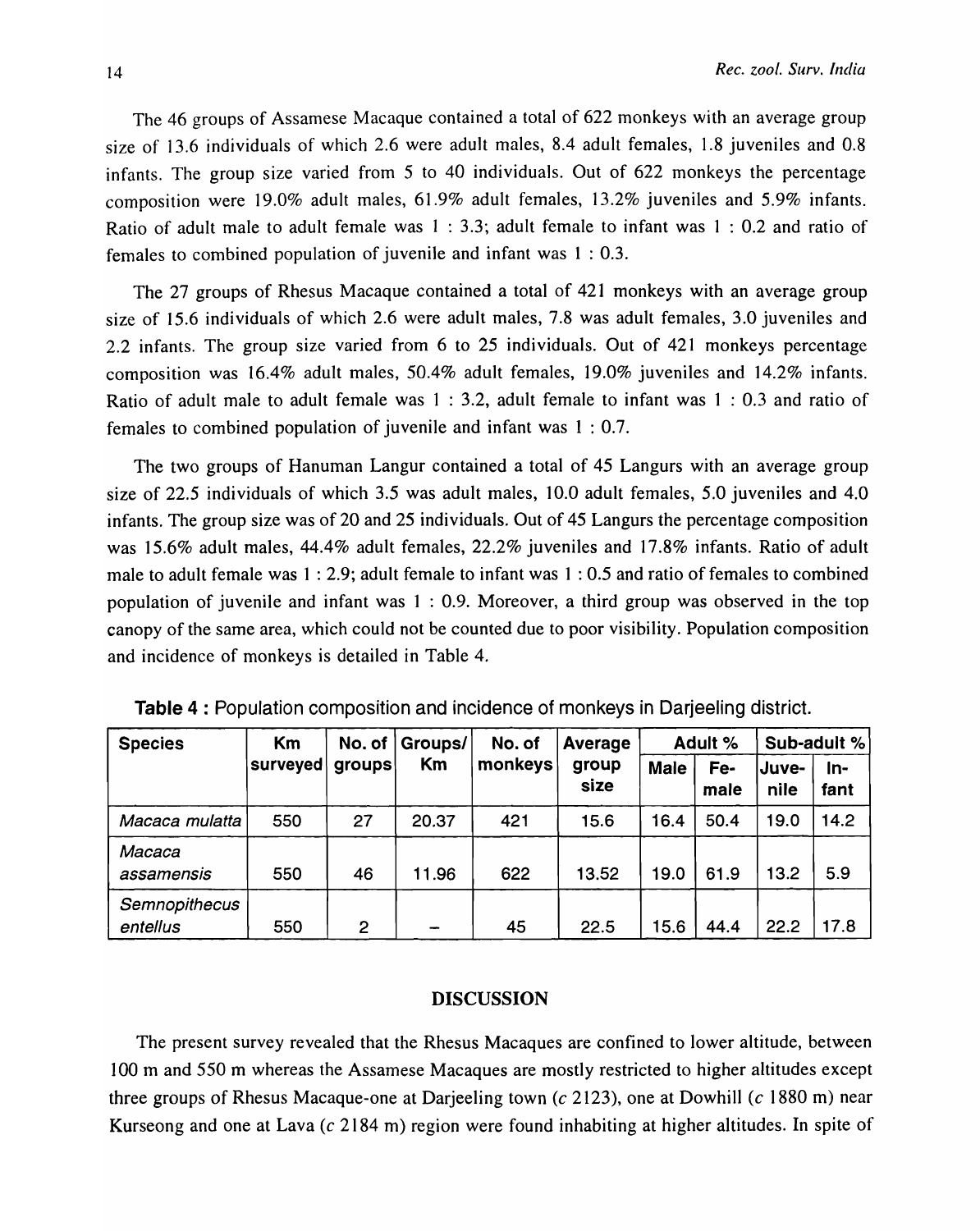local enquiries it could not be confirmed whether it was a natural group or introduced or group formed by the escaped monkeys. The Assamese Macaque and Rhesus Macaque both inhabit in lower elevation at Sevoke and adjacent areas but the home range of these two species was found not to overlap. Mukberjee *et. al.* (1995) conducted survey in the same area during 1985 and found 188 Rhesus Macaque, 156 Assamese Macaque and 19 Hanuman Langur, with an average of 1 group in every 36.4 sq. km. in the study area. Murmu *et. al.* (2004) surveyed the said area during 1997 and found 574 Assamese Macaque inhabiting there and recorded 1 Assamese Macaque in every 12.9 linear km. and 2.6 monkeys per sq. km. During present survey it was recorded 0.08 groups of Assamese Macaque per linear km and 1 Assamese Macaque group in every 21.7 sq. km. So, the population of Rhesus Macaque has increased by 133 monkeys during the last 20 years and that of Assamese Macaque by 48 monkeys during the last 8 years. The Nepali people constitute the major population in this district and they are more tolerant to these monkeys. This may be one of the reasons for having the viable population in this district. The two troops of Langur observed near Coronation Bridge on Sevoke-Teesta Road have also increased by 26 Langurs during the last 20 years. The increase of Langur population should have shown a higher figure if the third troop was possible to count.

A number of Assamese Macaques were found to have lost their forelimbs due to shock from high tension electric wire placed in the roadside forests at Andheri Jhora, 27<sup>th</sup> mile, 29<sup>th</sup> mile on Sevoke-Teesta road. They were also found carrying their infants on back and showing erect bipedal movement on hind limbs.

The monkeys have been found living with human beings and have influenced each other. It has been amply emphasized that human disturbance to habitat has important consequences on the demography, behaviour, and ultimately the survival of non-human primates, specially of the Indian subcontinent (Bishop *et aI.,* 1981). During present investigation it was observed that, as the provisioning was highest at temples and tourist areas the population of Assamese Macaque has shown considerable increase in their population. On the other hand as the provisioning was low in the forest areas the population of Rhesus Macaque did not show much increase.

It is evident from the present surveys that Rhesus Macaque population has increased considerably than that of Assamese Macaque at Darjeeling district. The Assamese Macaque was at present found inhabiting only at Darjeeling district in Bengal. The Rhesus Macaque is a highly adaptive species among the Macaques and now it is invading the territory of Assamese Macaque in the district. The Assamese Macaque is a broad-leaf, evergreen species but due to shrinkage of forest habitat and scarcity of preferred food this species is forced to harbour in the roadside forest predominantly of monoculture habitat at Darjeeling. If the Rhesus Macaque proceed on invading the higher elevation of Darjeeling district then there is a possibility of decline in Assamese Macaque population. So, regular monitoring is needed to formulate a strategy for survival of Assamese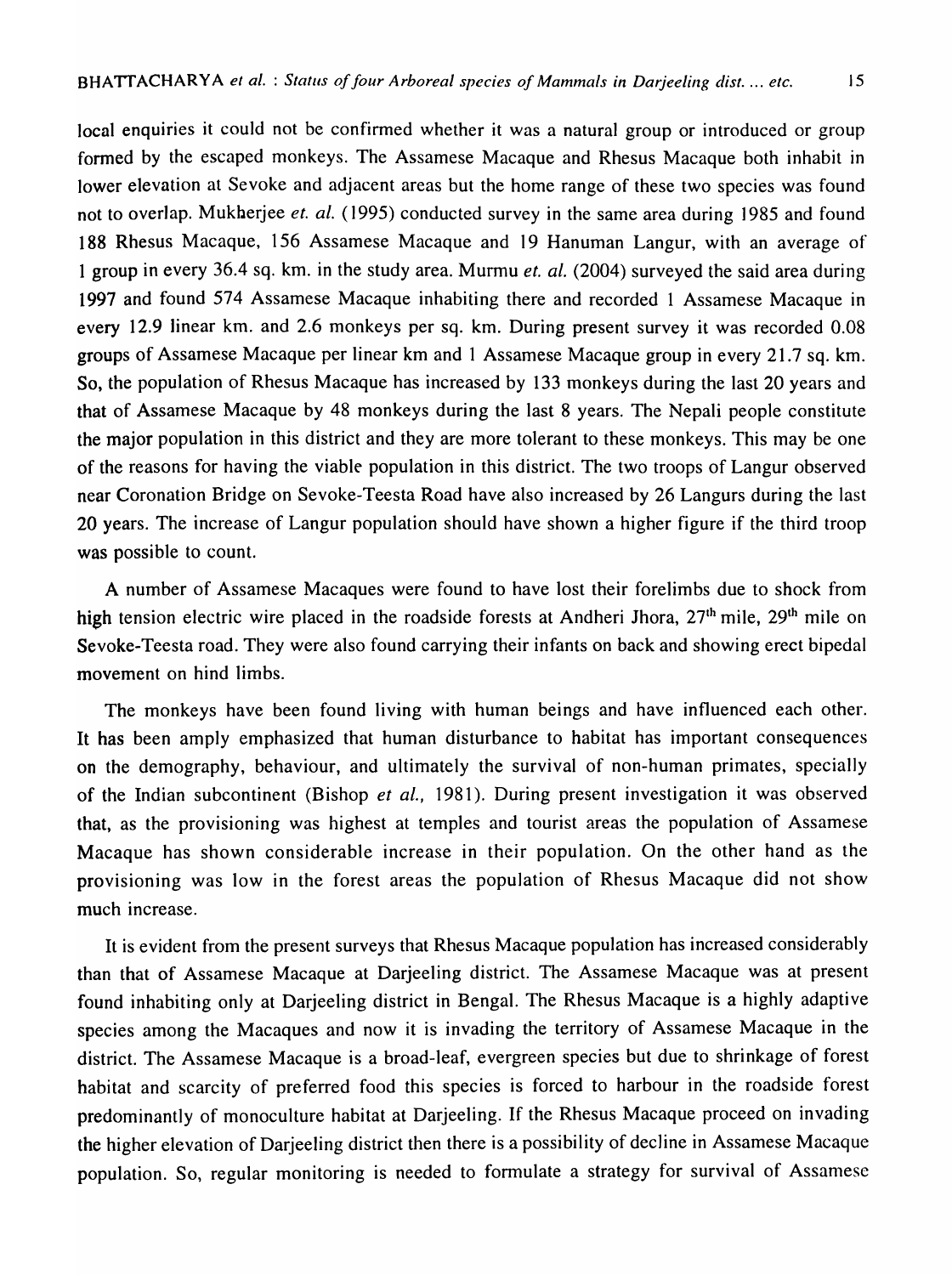Macaque in this montane region of West Bengal. Hanuman Langur was found to live in top canopy to avoid territorial fight with other primate species.

# For better conservation attention needed to be given on the following points :

- 1. Study of communicable diseases especially of Assamese Macaque.
- 2. Group wise capture, translocation and release in suitable habitats.
- 3. Systematic analysis of attitude of people towards monkeys.
- 4. Grow more trees in newly constructed housing colonies to provide food and shelter.
- 5. Continue density estimate to gather more information on population trends.

## STATUS OF MALAYAN GIANT SQUIRREL

Within the Indian limit, the Malayan Giant Squirrel, *Ratufa bicolor gigantea* (M'Clelland) [Status IUCN L Rnt] is restricted to the mixed semi evergreen or evergreen forests of Northeast India. Ecological requirements of this squirrel are very different from most of the diurnal vertebrates. At present, rapid destruction of its habitat in northeast is adversely affecting their population and no detailed information about the population size of this taxon recurring in Indian range is available. However, for adopting an appropriate conservation programme, it is much necessary to have detail conservation programme. It is much necessary to have detail information of this species in respect of distribution, ecology, hebaviour, population etc. Unfortunately, very little information is available about this significant species occurring in the North Bengal. This species can be used as an indicator species for making assessment of the quality of habitats. To fill up this lacunae this research project has been taken up by the Zoological Survey of India. In connection with this project, seasonal surveys were conducted in the different forests of Darjeeling district, North Bengal. Survey was done on foot by a four-member team along the jungle roads but occasional entry was also made deep inside the forest to locate the animal. Survey was conducted from early morning to noon and again from afternoon to evening.

| <b>Date</b> | Place of sighting                  | No. of animals |
|-------------|------------------------------------|----------------|
| 20.01.2002  | Chitri, 2 km from Dowhill          |                |
| 26.01.2002  | Near F.R.H., Takdah                |                |
| 29.01.2002  | Riyang                             |                |
| 04.02.2002  | Near F.R.H., Sukna                 | 6              |
| 21.09.2002  | Kalijhora                          |                |
| 23.09.2002  | 5 km from Kalijhora towards Sevoke |                |

Date and timing of each sighting is detailed below: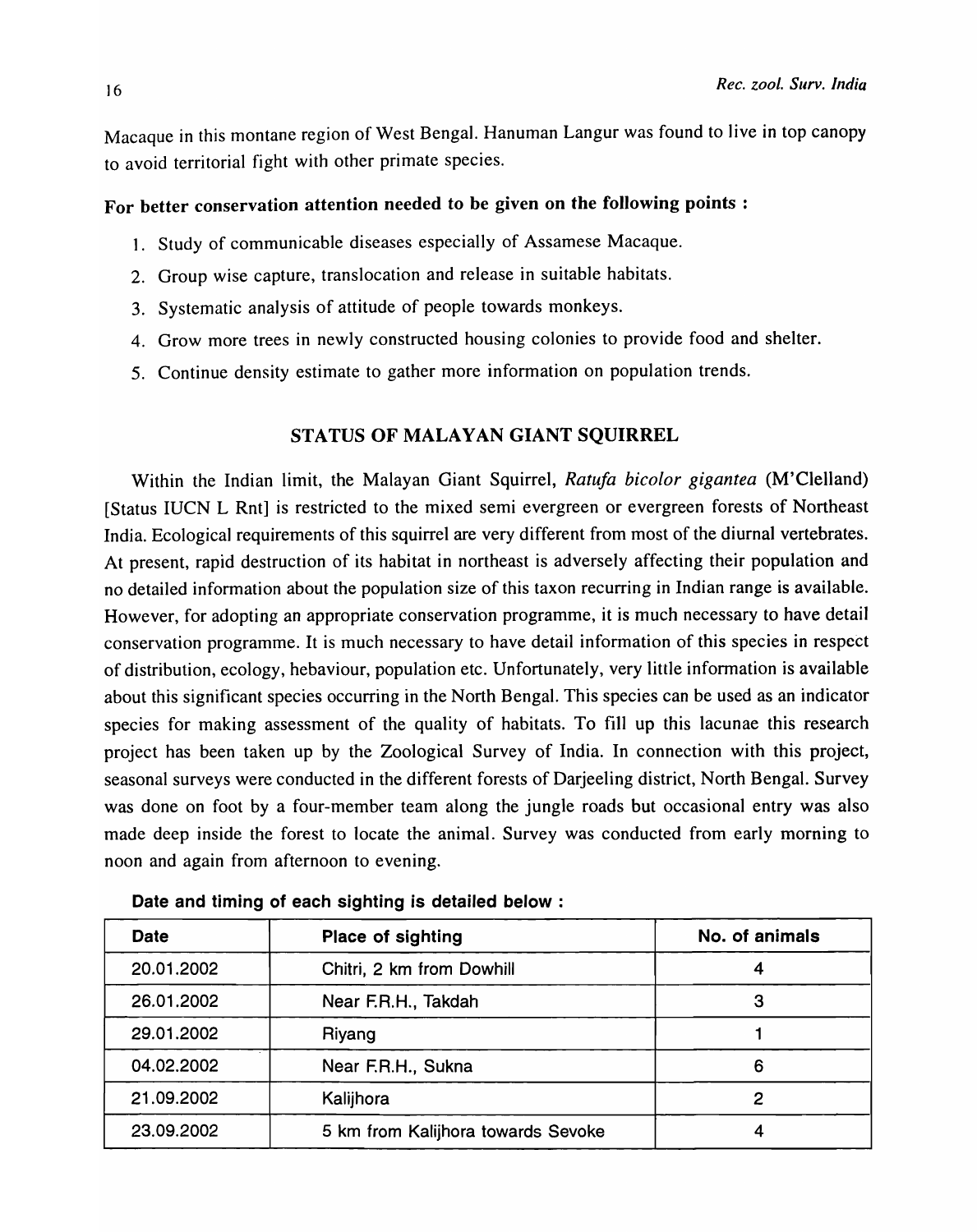| <b>Date</b> | Place of sighting                  | No. of animals |
|-------------|------------------------------------|----------------|
| 24.09.2002  | 8 km from Kalijhora towards Sevoke | 5              |
| 11.11.2003  | Reshap                             | З              |
| 12.11.2003  | 4 km on way to Lolegaon from Lava  |                |
| 14.11.2003  | <b>Near Coronation Bridge</b>      |                |
| 15.11.2003  | Dalim Forest, 4 km from Gorubathan |                |
| 16.11.2003  | Samsing                            |                |
| 17.11.2003  | Suntalyekhola                      |                |

### DISCUSSION

Most of the sighting records were made during feeding. If not disturbed, it was found to feed on a single tree for more than 40 minutes. However, none of the animals were found to feed on the trees of the forest village.

Chakraborty and Chakraborty (1991) reported on the activity pattern and population of this squirrel in Jalpaiguri district of North Bengal. Pratihar *et al.,* (1995) reported about the status of this squirrel in different forests of North Bengal. They also reported about their feeding habits.

During survey it was observed that their feeding activity continues almost throughout the day. Feeding activity starts within an hour of sunrise and continues till dusk with a lean period from about 1.00 p.m. to 3.30 p.m. For feeding, it comes out of the dense forested part to somewhat open areas and is restricted to a selected tree species within as small area. In the morning activity is related to feeding and interspecific territorial chasing. During noon it takes rest lying flat on the shaded branches of tree. Wide varieties of foods are taken depending upon the availability within the foraging ground. It was also observed that the animal debarks the trees in search of insect food. From the sighting frequency and number of animals sighted it appears that it lives in pairs or sometime singly. But at certain times even five to six animals were also found foraging in the same area. It was also found that different species of birds, Macaques and Langurs sharing the food items with this species at certain areas. Due to very nice matching colour with the back ground forests, this species can easily be located for its frequent characteristic loud call and dropping of leaves, fruits, seeds etc. The forests of Darjeeling district supports and carries a good population of this squirrel. Chakraborty and Chakraborty (1991) reported that this squirrel is strictly arboreal and never descends below 5 metre. But during survey work a pair was found feeding on seeds on ground inside forest at Lava-Lolegaon road and a pair was found crossing the road running to reach the other side forest on the same road.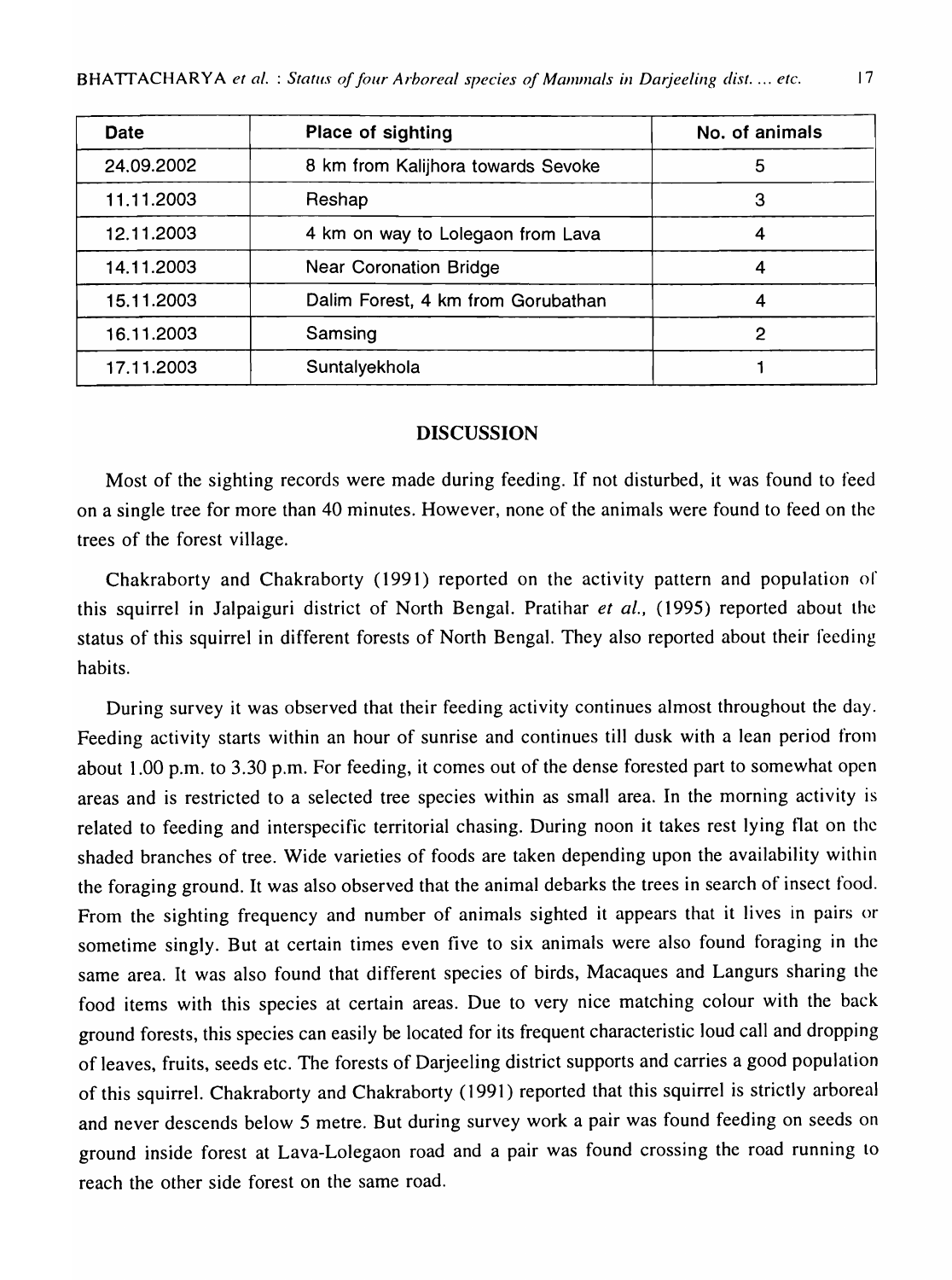#### **SUMMARY**

The present status survey conducted in the Darjeeling district, West Bengal revealed that the populations of Assamese Macaque, *Macaca assamensis;* Rhesus Macaque, *Macaca mulatta* and Hanuman Langur, *Semnopithecus enlellus* have increased considerably in that area. The area also carries a good and viable population of Malayan Giant Squirrel *Ratufa bicolor gigantea*.

### ACKNOWLEDGEMENT

We are grateful to the Director, Zoological Survey of India, for providing necessary permission for the study. We are thankful to our party members Sarbashri S. Guha and P. Jana for their hearty cooperation during the survey work. Sincere gratitude is expressed to the Forest Department, Government of West Bengal for providing accommodation in different forest ranges of Darjeeling district during the entire survey periods.

### REFERENCES

- Alfred. J.R.B., Sinha, N.K. and Chakraborty, S. 2002. *Checklist of Mammals of India, Rec. zool. Surv. India, Dcc. Paper* No. 199 : 1-289 (Published-Director, *Zool. Surv. India,* Kolkata).
- Bishop, N., Hrdy, S.B. and Moore, 1. 1981. Measures of human influence in south Asian Monkeys. *lilt. 1. Prirnatol.,* 2 : 153-167.
- Chakraborty, S. and Chakraborty, R. 1991. Field observations on the Malayan Giant Squirrel, *Ralufa hicolor gigantea* (M' Clelland) and some other diurnal squirrels of Jalpaiguri district, West Bengal. *Rec. zool. Surv. India,* 88(2) : 195-206.
- Chaudhuri, S., Murmu, A., Mazumder, P.C .. and Alfred, J.R.B. 2006. Rhesus Monkey *Macaca nlulatta* in three districts of West Bengal, India. *Rec. zool. Surv. India,* l06( 1) : 1-10.
- Dolhinow, P. and Lindburg, D.G. 1980. A population survey of forest-dwelling Rhesus Monkeys (Primates: Cercopithecidae) in North India. *Rec. zool.Surv. India,* 76 : 207-219.
- Khajuria, H. 1966. Some observations of the habits of.the Assamese macaque. *Proc. Second All India Congr. Zoo!.,* 2 : 284.
- Kurup, *G.V.* 1984. Non-human primate census survey in southern India; *In Current Primate Researches,* Eds. M.L. Roonwal, S.M. Mohnot and N.S. Rathore : 57-65, Zool.Dept, Jodhpur University, Jodhpur.
- Murmu, A., Chaudhuri, S., Mazumder, P.C. and Talukder, B. 2004. Status of Assamese Macaque, *Macaca assamensis* in Darjeeling district, West Bengal. *Rec. zool. Surv. India,*  103(Part 1-2) : 33-41.